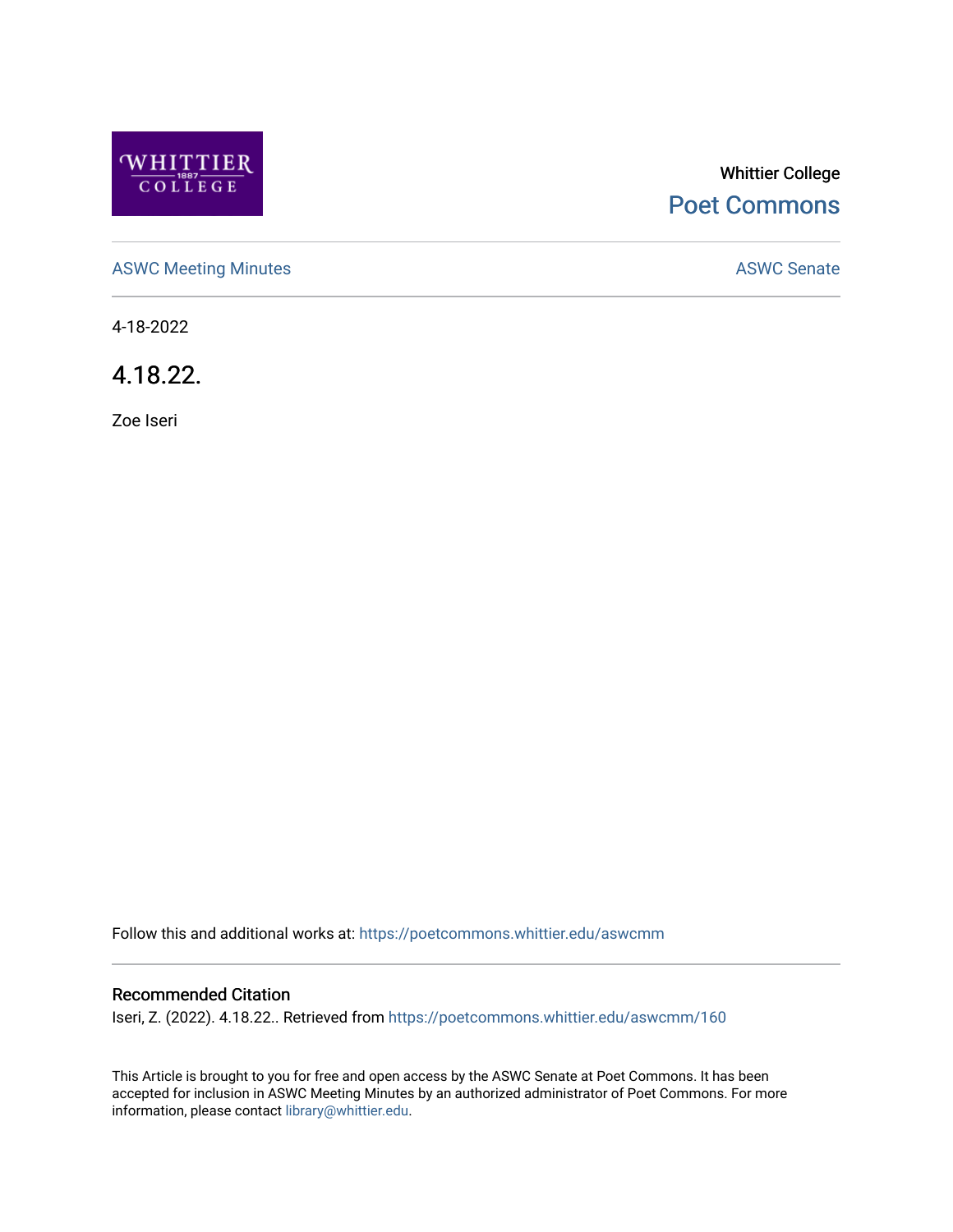

### **Meeting Minutes for 4/18/22**

- **I. The meeting is called to order at 7:04 pm**
- **II. Moment of Silence/Inspirational quote**
	- **A.** INSPIRATIONAL QUOTE
	- **B.** Read By: Senator Wright

## **III. Mission Statement**

- **A.** The ASWC Senate, as the governing body of the Associated Students of Whittier College, is dedicated to the betterment of the college as an institution and as a member of the broader community. The Senate shall assist on-campus clubs and organizations in creating, promoting, and implementing dynamic programs and events that involve students and add value to their educational experience. This body will act as an open forum for students to voice their opinions and desires, always keeping the best interests of the ASWC in mind. In all its actions, the Senate will serve the students first with integrity, dedication, responsibility, and humility.
- **B.** Read By: Senator Lyle-Temple

# **IV. Roll Call – Secretary Iseri**

- **A. Present:** President Hagan Martin, Vice President Brost, Treasurer Estrada, Director Benn, Director Pena, Senator Flores, Senator Duenas, Senator Waldorf, Senator Holoman, Senator Maldonado, Senator Wright, Senator Lyle-Temple, Senator Johnson, Senator Lujan, Senator Weber
- **B. Absent excused:** Senator Coco, Senator Wang
- **C. Unexcused:** Senator Romero, Senator Wainwright

# **V. Minutes Amendment/Approval**

- **1.** Senator Flores
- **2.** Senator Maldonado

## **VI. Public Voice**

- **A.** VP Deanna: Vision planning and feedback for WC!
	- 1. Senator Weber:
		- a) Concerns about no livestream of Graduation. Can reach audiences of all ages, and makes it more accessible. Highly encouraged to ensure there is functional quality cameras and audio, since current equipment used is not always reliable.
			- (1) Maybe hire offcampus to ensure reliability and quality
			- (2) Allows for future, current, prior poets
			- (3) Allows more people to be part of the event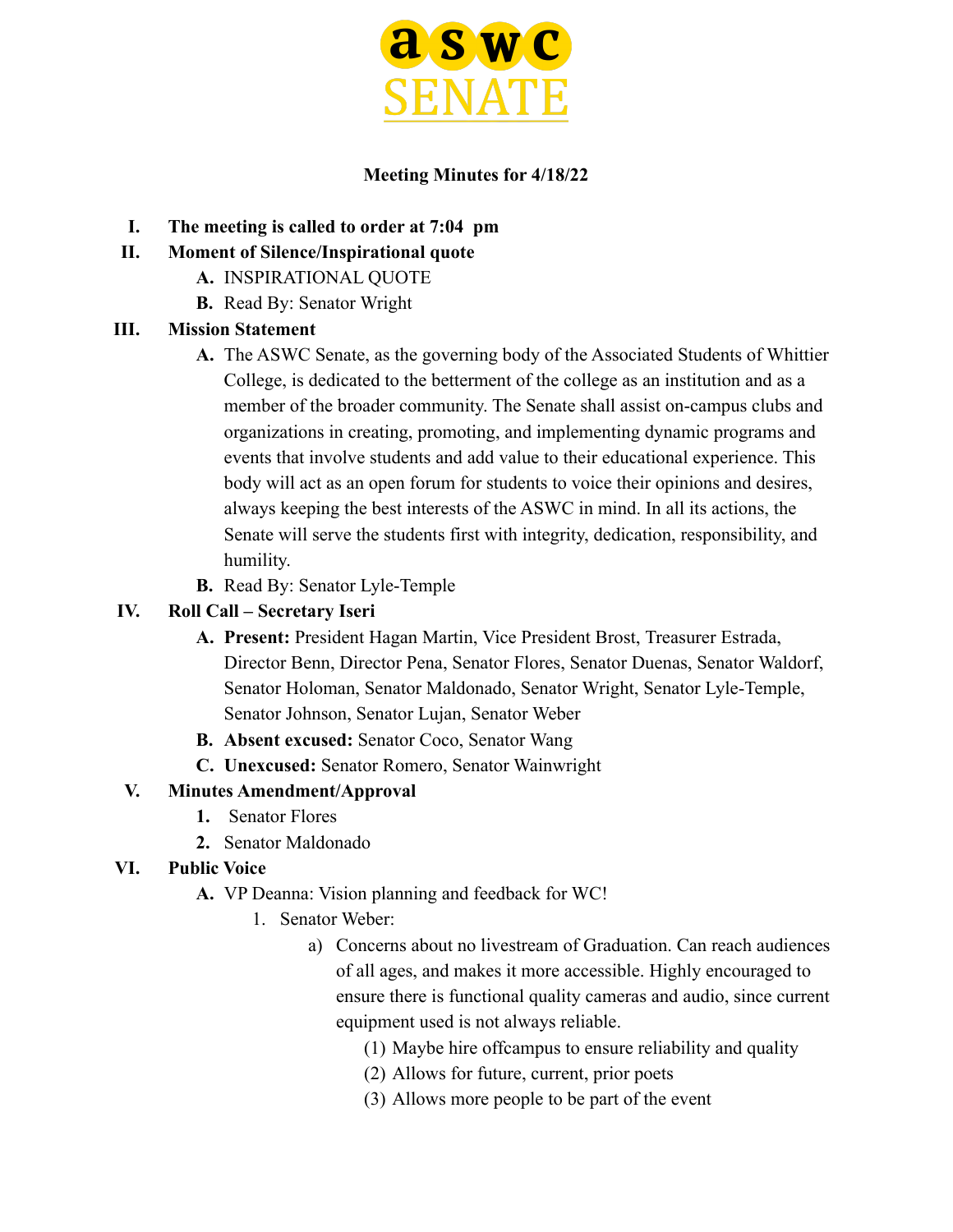

- 2. Senator Waldorf:
	- a) Who is in charge of approving what outside events are on campus?
		- (1) There was a church service in the amphitheater the other
			- day, that messed up peoples' sleep
		- (2) Deanna: Will work on communication
	- b) Emergency texting does not always work for everyone
- 3. Director Benn:
	- a) There is a gap in communication between campus and other organizations on campus.
	- b) Maybe a platform to stick the flyer for everyone else to be able to see and work with
		- (1) Deanna: Will work with representatives from different areas of campus to make sure there can be smoother communication
- 4. President Hagan Martin:
	- a) Concerns about the CI and Spot hours.
		- (1) Should be appeasing commuter student lifestyles
	- b) Concerns about conditions and exceptions for housing!
- 5. Deanna
	- a) Should be working on programs for commuter students
		- (1) Could have a conversation with Lucy with not just President Hagan Martin and the commuter rep, but also commuter students to ensure their needs are being addressed.
	- b) Will check on the housing application to see who can be contacted in order to figure out information about when the buildings will be available to select
	- c) A Summer voice: who will be the point people for the summer who can be contacted (on senate or other student representatives)
		- (1) Will help lend a voice on situations like renewing contracts
			- (a) Grace: Best communication will be incoming president
			- (b) Texting also is the best way to communicate
	- d) Communication:
		- (1) How do we improve it?
		- (2) How do we close the gap?
		- (3) Should we have an app?
	- e) Visioning retreat with senate and any other students who are interested. Can be a hybrid to ensure everyone can be involved.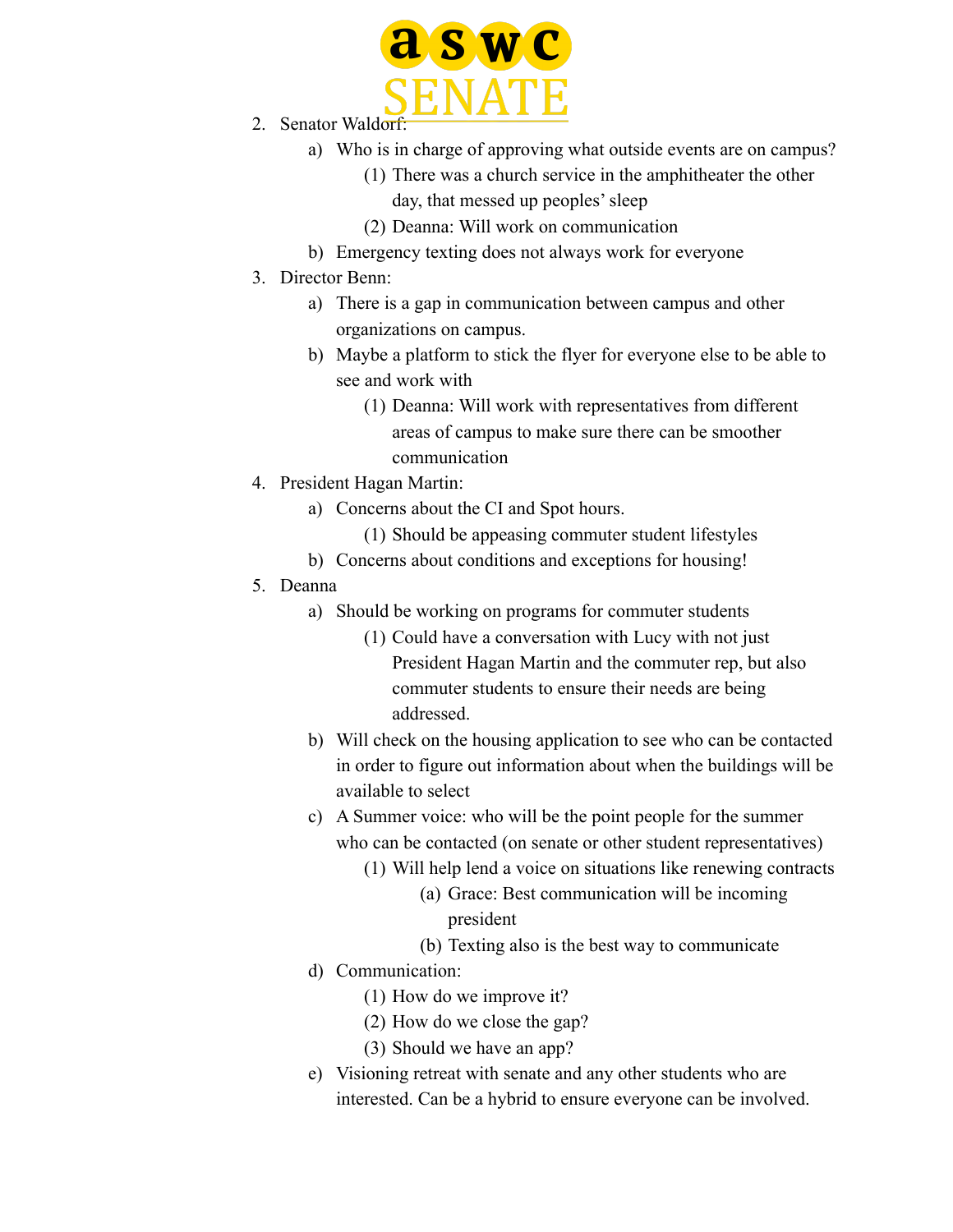

- f) How can we come together for a Community Day?
- 6. Director Pena:
	- a) We have had a lot of amazing events and should continue to have them in order to ensure we are able to keep fostering this sense of community into the next year.

# **VII. President's Message -** *President Hagan-Martin*

- **A.** Hello Everyone! I want to thank Deanna for being here tonight with us all.
- **B.** After this meeting, we have roughly 3-4 more weeks of school left. So I want to remind everyone we are in the home stretch of getting to our end goals.
- **C.** In addition, I want to share that as a leader of the table, I have always wanted you all to take authority in your positions, and I am not the type of leader to have to set harsh reinforcements. However, as we are towards the end of the year, it is very disappointing to see that only 3 of Senators were doing their constituent reports this week and the weeks prior. If you are not doing your constituent reports, you are not serving your student body.
- **D.** Again, these reports allow you to be giving information to the forerunner in your position and for the students to know what you are doing to serve them. But, again, these are the expectations, not recommendations.
- **E.** In addition, I want to remind the table who received a message from me today that *you know who you are* regarding their position and attendance with committees. Please let me know if you need further information from me or any other committee members. We are always willing to help you all out, but it is your responsibility to reach out if you have questions or further clarifications.
- **F.** That is it, thank you.

## **VIII. Treasurer's Report -** *Treasurer Estrada*

- **A.** Assisting clubs with questions, and managing the Senate's budget.
- **B.** fixed stipend problems
- **C.** club and org semesterly allocation is done
- **D. ASWC Accounts:**
	- 1. **General Fund Balance: \$30,153.16**
	- 2. **Total Funds Allocated Thus Far: \$133,846.94**
	- 3. **Operational Account Balance: \$20,898.58**
	- 4. **Reserve Account Balance: \$34,631.00**
	- 5. **First Readings: \$0.00**
	- 6. **Daily Calendar Considerations:\$0.00**

#### **IX. Constituent Reports**

- **A. Academic Affairs Chair:** *Sen. Waldorf*
	- 1. Nothing to report
- **B. First-Year Class Council:** *Sen Holoman*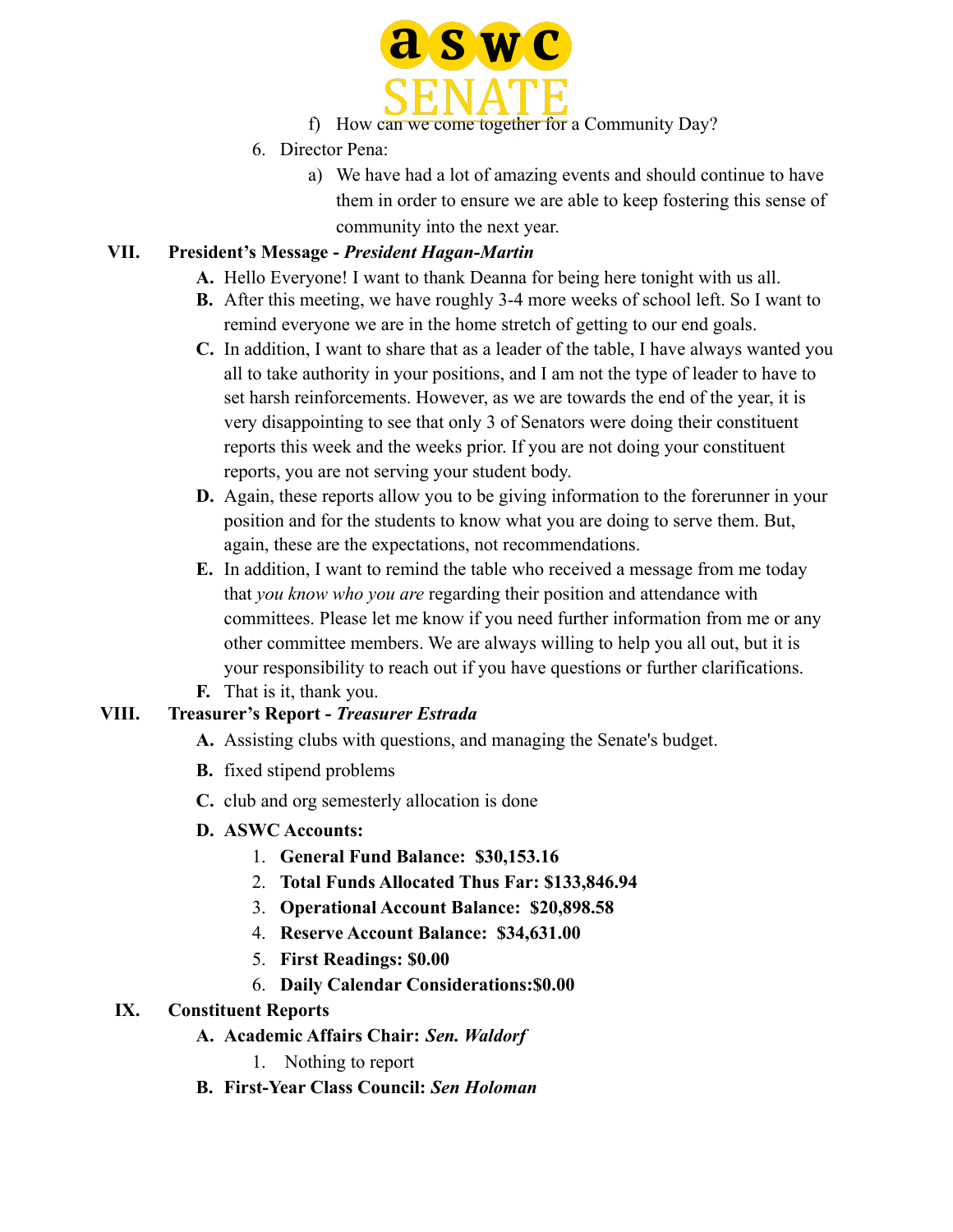

1. Nothing to report

- **C. Commuter Representative:** *Sen. Flores*
	- 1. Nothing to report
- **D. Residential Hall Representative:** *Sen. Wang* 1. Nothing to Report
- **E. Non-Traditional Student Representative:** *N/A* 1.
- **F. 2nd-year Student Body Representative:** *Sen. Maldonado* 1. Nothing to report
- **G. 3rd-year Student Body Representative:** *Sen. Wright* 1. **Nothing to Report**
- **H. 4th- year Student Body Representative:** *Sen. Lyle-Temple* 1. Nothing to report
- **I. Inter-Club Council Representative:** *Sen.*

 $1$  N/A

- **J. Diversity Council Representative:** *Sen. Duenas*
	- 1. Nothing to Report
- **K. Social Justice Coalition Representative:** *N/A*

1.

# **L. Media Council Representative:** *Sen. Romero*

## 1. **Media Council**

- a) Constitution is still being looked over to the changes and updates, in order to make sure it is clear and concise for next years leadership
- b) Meeting was held this week Monday
- c) Budgets waiting to be cleared in accounts
	- (1) Budget request for GreenLeaf Review APPROVED

# 2. **Quaker Campus**

- a) New issues this week
- b) Planning a print issue to come up soon
- c) Participated in Open Mic Night event
- d) Advertising Spring Fling event April 22nd

# 3. **K-Poet**

- a) Open mic night was last Thursday
- b) Had manager Monday meeting to discuss materials and events for the upcoming event
- c) Broadcaster meeting was held Tuesday to discuss Spring Fling
- d) Spring Fling event April 22nd 6pm
- e) Still Advertising Spring Fling event during this week
	- (1) Sustainability club is going to talk about how music is a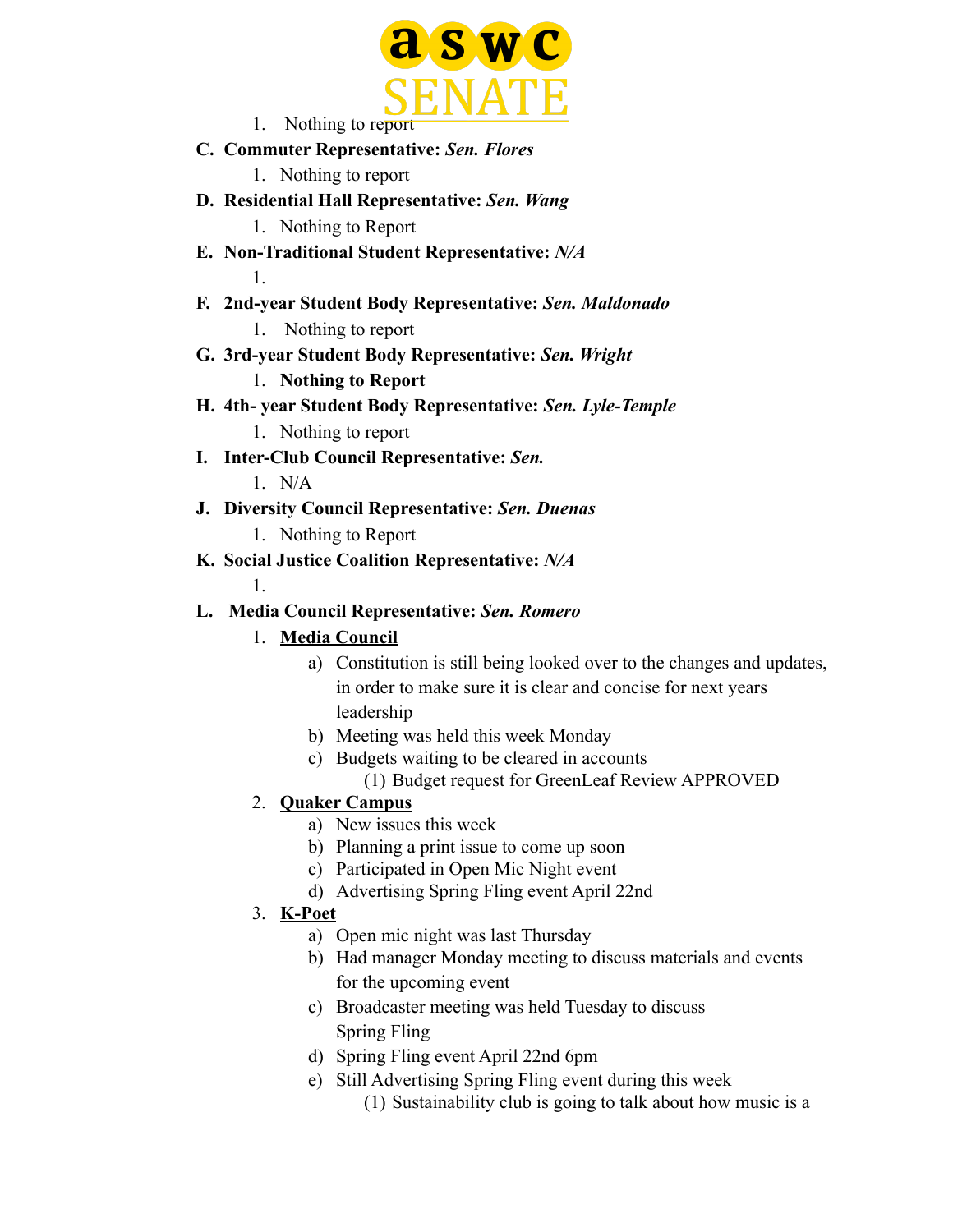

part of the environment and its impacts

(2) Celebrating Earth Day!

- f) Marketing team had a meeting this week and getting content out by posting daily on K-Poet's social media accounts
	- (1) Re-cap on open mic night
	- (2) Advertising for Spring Fling
- g) All broadcasters worked at the station this week

#### 4. **Video Production Services**

- a) Offering help to film senior projects or any kind of filming assignment
- b) Group bonding event to go see The Northman
- c) Going to add event on engage
- **M. Poet Student-Athlete Leadership Academy Male Representative:** *Sen. Coco*
	- 1. Nothing to report
- **N. Poet Student-Athlete Leadership Academy Female Representative:** *Sen. Weber*
	- 1. Concerns about no livestream of Graduation. Can reach audiences of all ages, and makes it more accessible. Highly encouraged to ensure there is functional quality cameras and audio, since current equipment used is not always reliable.
		- a) Maybe hire offcampus to ensure reliability and quality
		- b) Allows for future, current, prior poets
		- c) Allows more people to be part of the event

## **O. Inter-Society Council Female Representative:** *Sen Johnson*

1. Nothing to report

## **P. Inter-Society Council Male Representative:** *Sen. Lujan*

*1.* Nothing to report

## **X. Committee Reports**

## **A. Administrative –***Vice President Brost*

1. I am still working on the amendments I have talked about at pervious meetings. They were put on hold for elections but now that I am no longer the chair of elections, I will be working on them again.

#### **B. Budget Committee-** *Treasurer Estrada*

- 1. The Budget Committee meets on Tuesdays from 12:30 pm 1:30 pm on zoom. Everyone that is signed up will be reminded through slack and text.
- 2. Commuter Student Association and Poet eSports were funded

#### **C. Campus Relations-** *Director Benn*

**1.** Hi everyone, I hope you are doing well!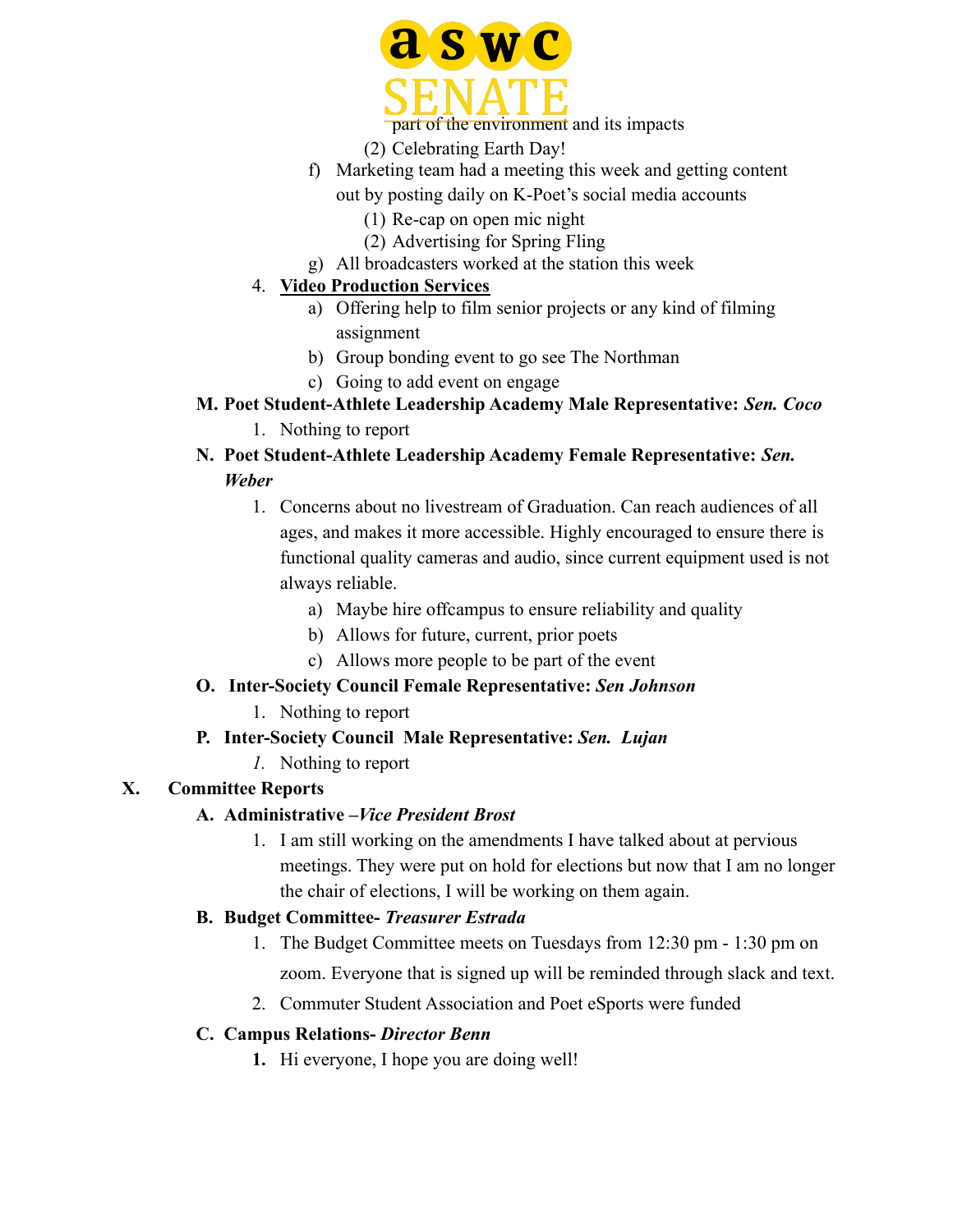

- **2.** I have been working on gear ordering. We have the quote for how much it will cost: sweaters and pins, so reach out to Director Benn if you have questions about
- **3.** State of the Senate will be on May 9th from 7pm-9pm.

# **D. Program Board –** *Director Pena*

- 1. Beach cleanup this Saturday
- 2. Meeting thursday at 5pm
- 3. After beach cleanup will be working on Whittfest
	- a) Let people know we are accepting volunteers for Whittfest
- 4. Opening applications for program board
	- a) April 25-may 16

# **E. Advocacy-** *President Hagan-Martin*

1. We did not meet last week due to myself not being well enough to host a meeting. However, as I mentioned previously, I will be meeting with Linda this week on April 21st, so please let me know if you have anything specific you would like me to address; message me!

# **F. Elections-** *Vice President Brost*

- 1. There was a candidate info session last week for the candidates and they got all the information they need to make their campaigning successful.
- 2. Sec. Zoe Iseri will now be spearheading elections again since she is not applying for a position.
- 3. Lastly, there are still some open positions. So the applications will be open until the Monday of elections (which is next week). Encourage others to apply!
- 4. Those positions are:
	- a) Vice President
	- b) Secretary
	- c) 2nd Year Rep.
	- d) Residential Hall Rep.
	- e) Non-Traditional Student Rep.
	- f) Academic Affairs Rep.
- 5. If someone is thinking about applying for an eboard position and have not sat on the table for a year, they can appeal to the elections committee and they will vote on whether or not the person can apply.

# **G. Student Feedback Committee-** *Sen. Maldonado and Sen. Lyle-Temple*

1. This week we did not meet, but will continue our meetings next week with more updates

# **H. Finance Committee-** *Treasurer Estrada*